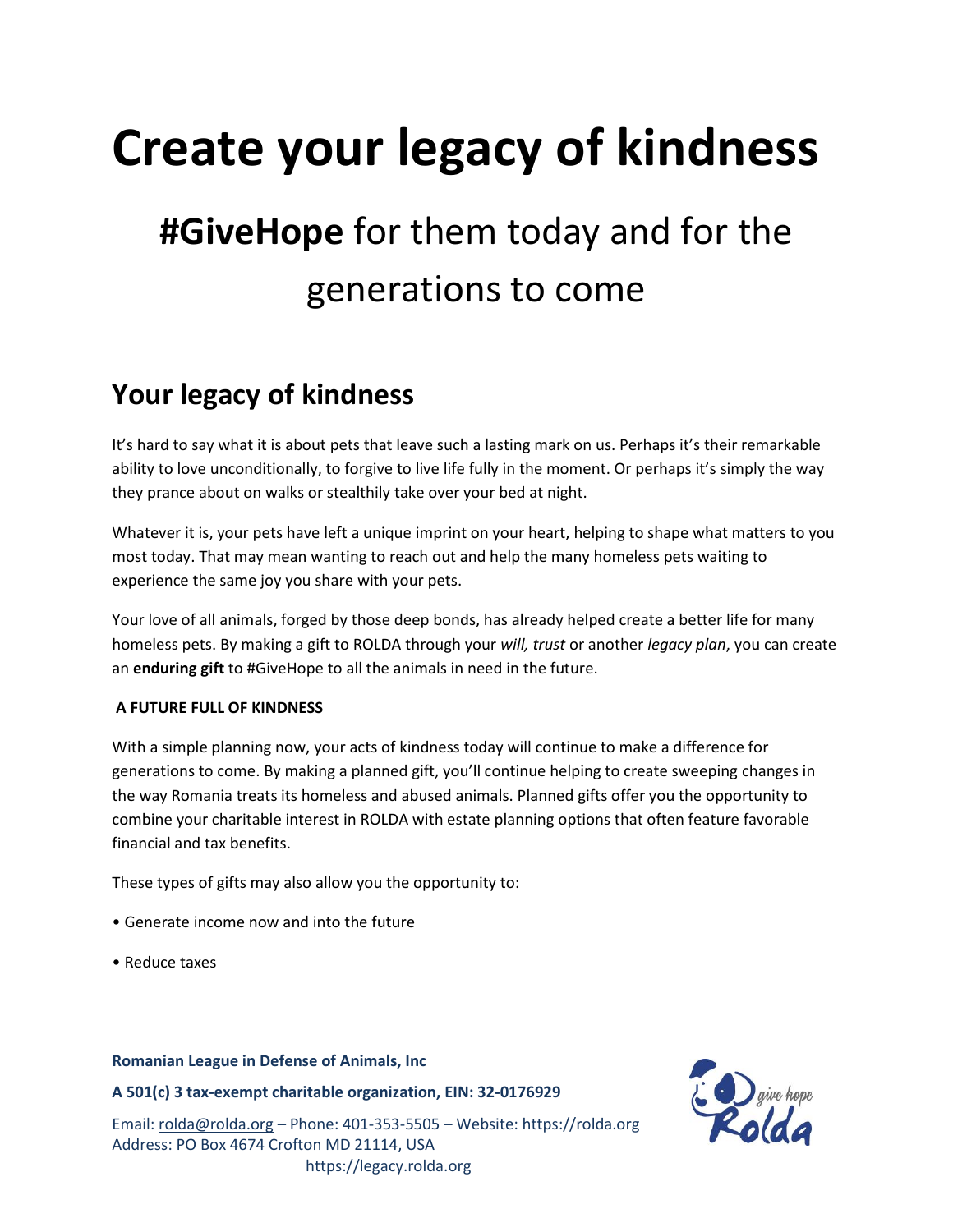- Avoid capital gains taxes
- Preserve wealth for your family
- Honor a family member, friend or favorite pet by making a tribute gift

### **Popular gifts options**

#### **Will or trust**

By preparing your will or revocable trust now, you can enjoy peace of mind knowing that you have taken care of the people you love and the causes that are important to you.

Providing for the future of animals who need your help takes just a simple provision in your will or revocable trust.

It's a very flexible plan:

- Give a set dollar amount or a specific asset such as land or stock; donate a percentage of your estate; or donate the remainder of your estate.
- You can name a specific purpose or leave it to us to use your gift where it can do the most good.
- Put your gift to work immediately or, if you prefer, designate it to our endowment fund.

We realize that circumstances change and your gift to us in your will may no longer be possible at some future date. Your family and friends come first, and that's why a gift in a will is suitable for so many people: You can change your mind at any time.

We want your legacy gift to do exactly what you intend it to do. Furthermore, we want you to get the maximum personal advantages as well. So, check with your legal and financial advisors to find out how this plan can benefit both the animals and your estate.

For your convenience, we have provided some suggested language below that you could use in your will or trust. **Please feel free to adapt this language with your attorney to fit your individual situation**. We have also included this language on a tear-out form in this booklet that you may give directly to your attorney.

#### **Romanian League in Defense of Animals, Inc**

**A 501(c) 3 tax-exempt charitable organization, EIN: 32-0176929**

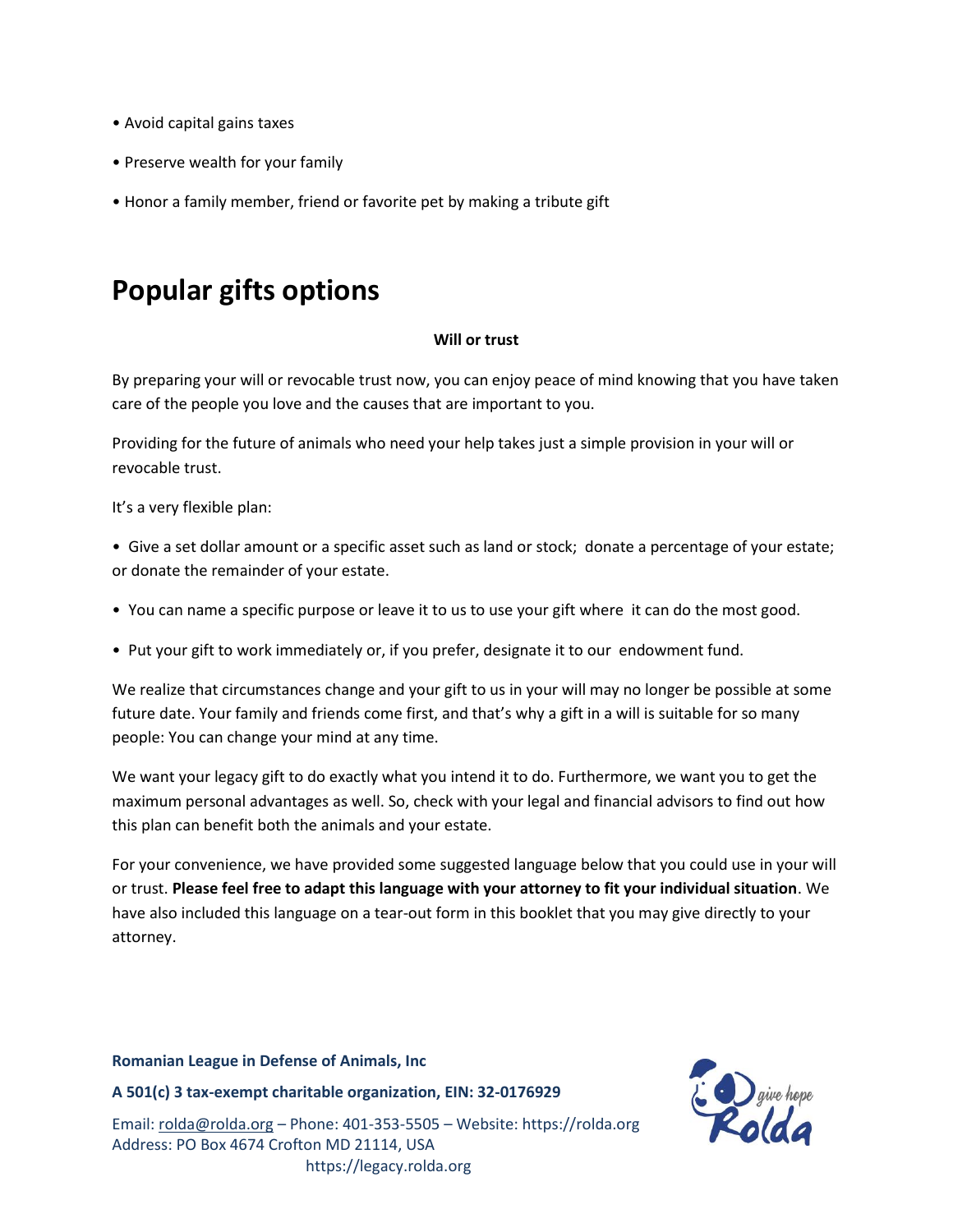#### Suggested language:

"I give to Romanian League in Defense of Animals, a 501(c) 3 tax-exempt charitable organization, currently located at: PO Box 4674 Crofton MD 21114, USA (the sum of \$) (all or percent of my residual estate) to be used for its general purposes."

**Romanian League in Defense of Animals** is a charitable organization currently located in MD,USA and exempt from federal taxation under Section 501(c)(3) of the Internal Revenue Code. Tax Identification Number: **32-0176929**

#### **Beneficiary of retirement or other financial account**

One of the most flexible and inexpensive ways you can make a difference for the animals is by designating ROLDA as a beneficiary of your financial accounts.

These can include:

- Retirement, IRA, 401(k) or 403(b) accounts
- Brokerage accounts
- CDs

• Money market, savings, checking or other accounts that allow transfer on death (TOD) or payment on death (POD) designations

Many people are surprised to learn that their pension, retirement plan or other financial accounts can be a practical way to help ROLDA and even beneficial at tax time. You have a variety of options. Through a simple beneficiary designation form, you can add ROLDA as a beneficiary of 5, 10, 50 or even 100 percent — any amount you choose. Another approach is to name ROLDA as secondary or contingent beneficiary in case someone you're providing for can't claim his or her portion.

To name ROLDA on your beneficiary designation form, please use the following address: Romanian League in Defense of Animals (ROLDA USA), PO Box 4674 Crofton MD 21114, USA. Tax identification number: 32-0176929. Relationship: 501(c)3 Not For Profit Organization

#### **Romanian League in Defense of Animals, Inc**

**A 501(c) 3 tax-exempt charitable organization, EIN: 32-0176929**

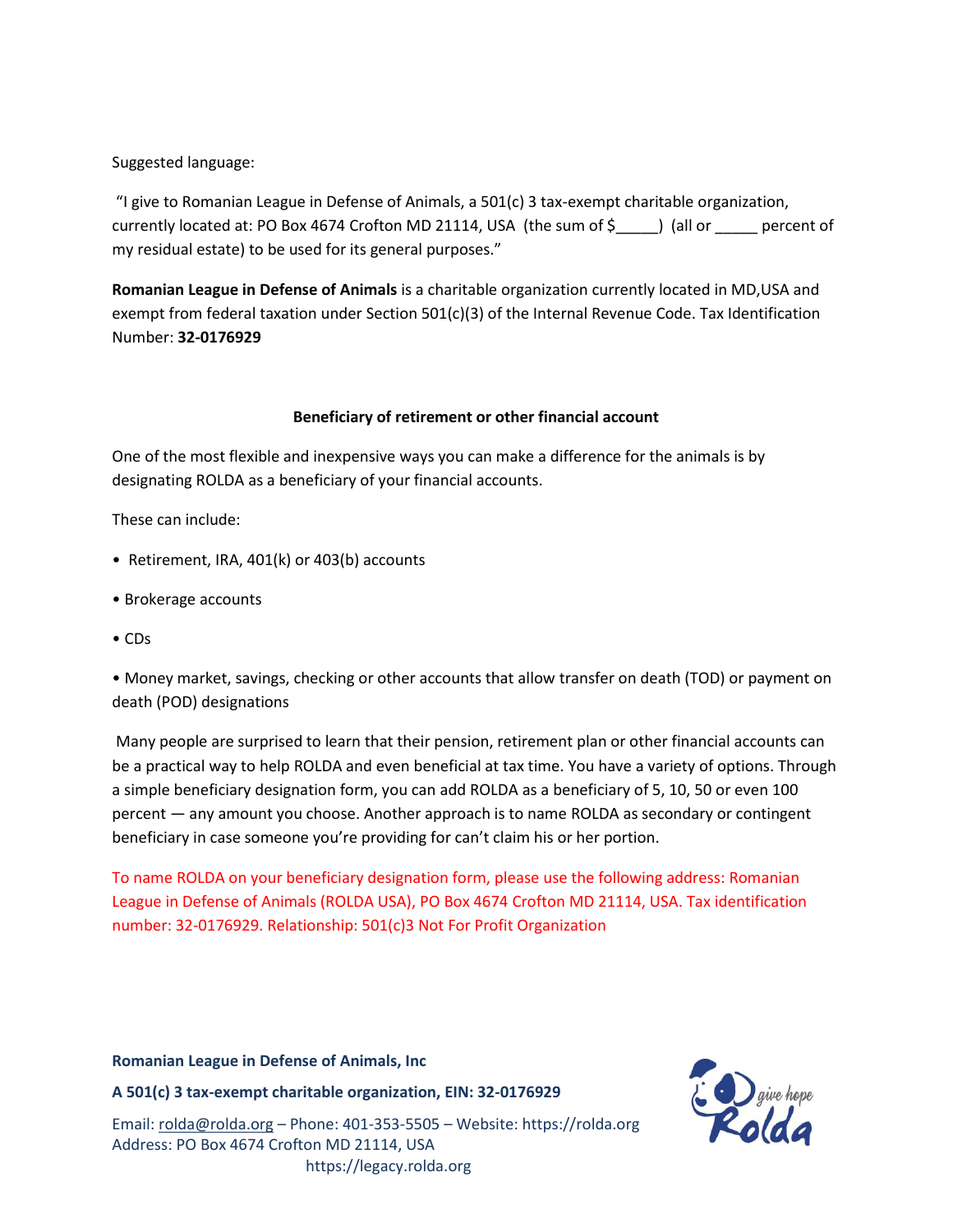#### **Life insurance**

There are two ways that you can make a gift of life insurance to ROLDA.

• You may name ROLDA as a full, partial or contingent beneficiary of any policy.

• The second option is to donate outright a life insurance policy that is no longer needed. ROLDA would have the option of either holding or surrendering the policy to receive the current cash value. You may donate a policy that is paid up or one with ongoing premium payments.

You might even consider a new life insurance policy. With payments that are low (and perhaps even automatic), you can create a gift capable of doing much greater good in the future.

When you name ROLDA as owner of the policy, you may be eligible for tax savings. If you continue to make premium payments on a policy after donating it to ROLDA, those payments are tax deductible. Please note that ROLDA will not make premium payments from its own funds.

Ask your insurance provider for more details or consult your legal or financial advisor to help you decide which option is best for you.

#### **Charitable gift annuity**

A charitable gift annuity is a creative way to help you meet your financial and charitable goals. To set up a charitable gift annuity with ROLDA, you may donate cash or appreciated securities. In return, you receive an income tax deduction and a steady stream of income for life for you or someone you designate. You may also save on capital gains taxes for gifts of appreciated securities.

When you establish a charitable gift annuity, you will not have to worry about a fluctuating stock market or an unpredictable economy because gift annuity rates are fixed based on age. The payment you receive is based on the rate and the gift amount. You may choose immediate payments or you may defer payment for one or more years, resulting in even larger payments and income tax deduction. Additionally, a significant portion of your annuity payment is typically tax-free. After your lifetime, animals in need will get the full benefit of your generosity.

Please note: There is a \$10,000 gift minimum. This gift is reserved for beneficiaries age 60 and older.

You might wish to consider other gift options, such as a charitable remainder or charitable lead trust, as an alternative to a charitable gift annuity. Please talk to your financial or legal advisor to choose the best option.

#### **Romanian League in Defense of Animals, Inc**

**A 501(c) 3 tax-exempt charitable organization, EIN: 32-0176929**

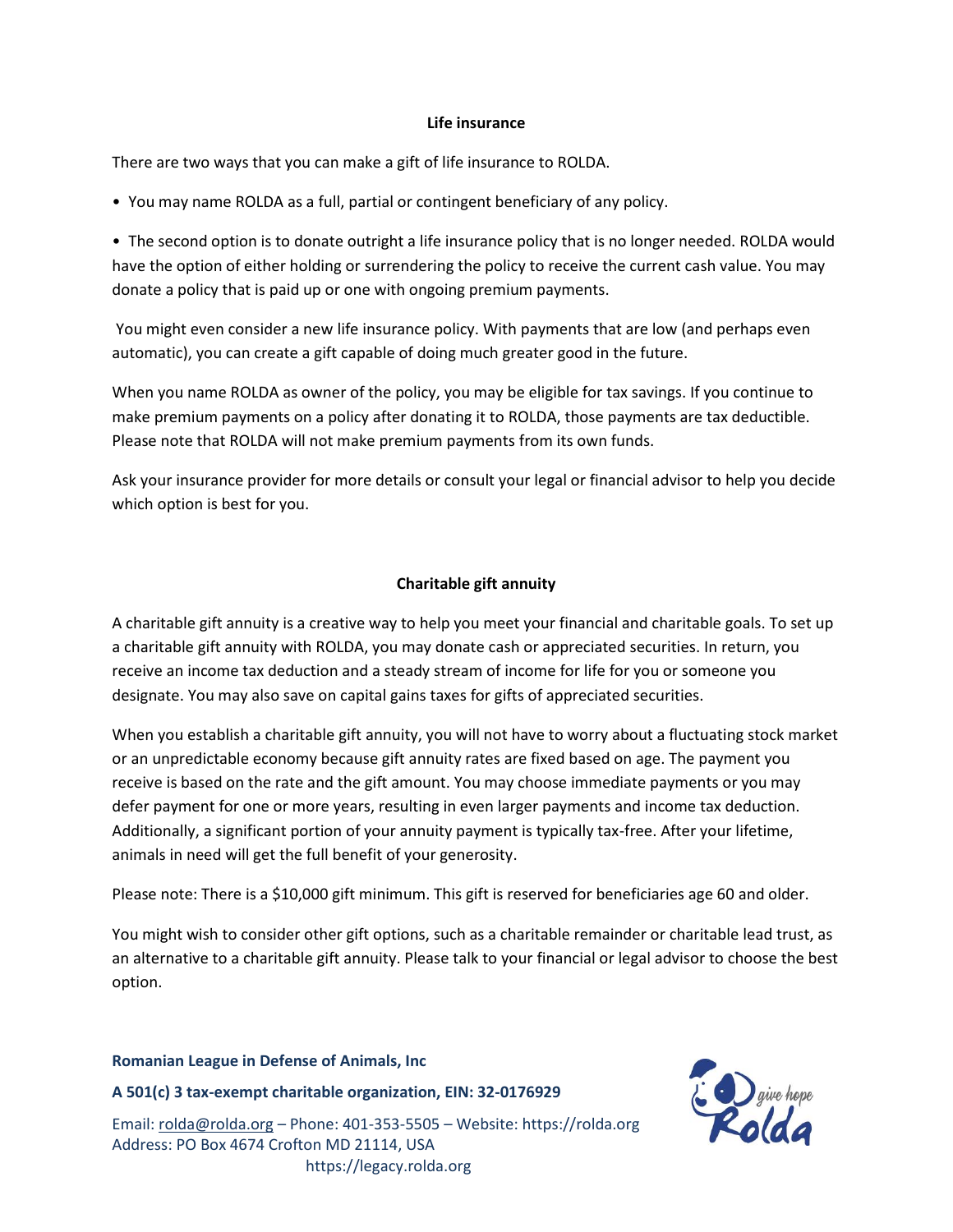#### **Outright gift**

An outright gift is a popular way to share your generosity with the animals. It's simple and immediate, and you can find some really creative ways to help.

Donated shares of stock or mutual funds from publicly traded companies are a practical option and may provide additional tax benefits beyond what cash gifts provide.

• If you don't use some or all of your required minimum distributions from your retirement accounts, talk to your financial advisor about a qualified charitable distribution, which may reduce the income tax consequences of retirement account distributions.

• You can also donate jewelry or other valuable collections. Keep in mind, however, that some donated gifts require more planning. For example, you must adhere to strict regulations if you are donating real estate, cars, boats, stocks that are privately held or restricted shares. Please contact us before donating these items, and check with your legal and financial advisors about restrictions and regulations that apply.

If you choose to make a gift of personal property to ROLDA, please contact us at 401-353-5505 or by email: [legacy@rolda.org](mailto:legacy@rolda.org)

### **The advantages to mention ROLDA in your will**

You **don't** have to **be rich** or **famous** to make a difference. You just **have to make a simple decision**. Whoever you are, whatever your situation is, you can help **create a better world** for animals in need by including ROLDA in your will.

These are some of the advantages to mention ROLDA in your will:

You can make a gift that **costs you nothing**

You can **change your beneficiaries** at any time

You can **provide** for your loved ones but also **for a cause** that you care about

Large or small, your donation will ensure that **your values live on**!

ROLDA pledges to put your gift to the best possible use to **protect the animals in need**.

**Romanian League in Defense of Animals, Inc** 

**A 501(c) 3 tax-exempt charitable organization, EIN: 32-0176929**

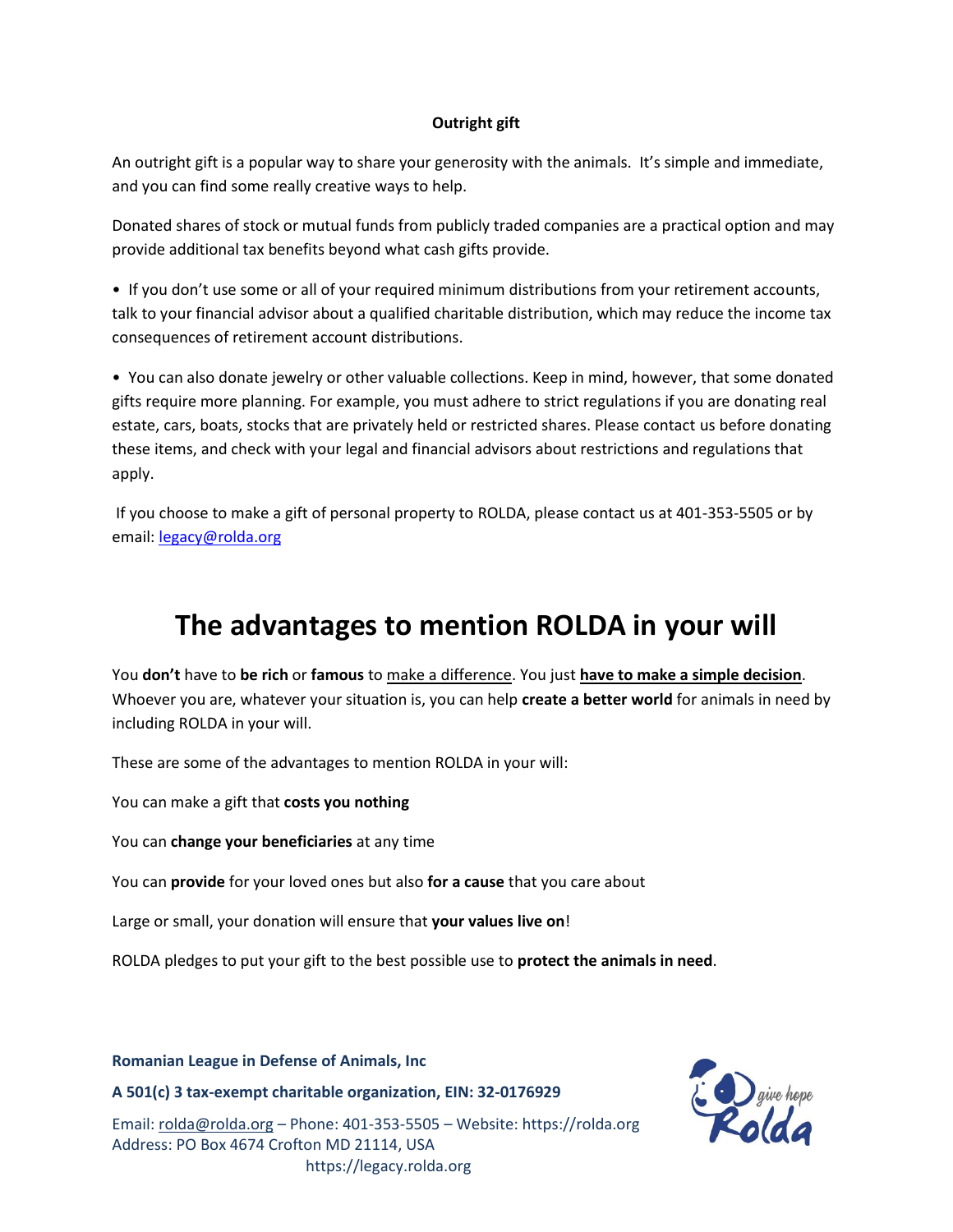### **ROLDA Legacies Society**

The **ROLDA Legacies Society** recognizes those who have chosen to turn their love for animals into a generous offering through their *will, trust, insurance policy* or *other legacy gift* that provides a future of kindness to animals.

All you need to do to join the ROLDA Legacies Society is share with us that you have made a gift to ROLDA in your will, trust or other legacy plan. Membership is voluntary and without obligation. Please let us know so we can celebrate your commitment and legacy of kindness.

### FREQUENTLY ASKED QUESTIONS

• Are there benefits to being in the ROLDA Legacies Society?

The biggest benefit, of course, is that you'll be helping animals in need for generations to come. But you'll also receive newsletters and updates from us, and Legacies Society's Friends get a 10 percent discount on ROLDA online store, along with free shipping.

• I already put ROLDA in my will. Do I need to do anything else?

Yes, please complete a complete the Confidential Bequest Form (at the end of this document) so that we can have a written record of your generosity. It's a non-binding agreement strictly for our records and ensures that you will become a member of the ROLDA Legacies Society.

#### What is ROLDA's address? USA: PO Box 4674 Crofton MD 21114

#### What is ROLDA's tax identification number? 32-0176929

How do I get in touch with ROLDA USA team? You can reach our team by calling us at 410-353-5505 (Mary) or emailing legacy@rolda.org

## **Your legacy in action**

The legacy you create now will help ensure that the difference you've made for so many homeless pets today can continue on for the homeless pets of tomorrow.

That's especially true if you choose to designate your gift for **general use**.

#### **Romanian League in Defense of Animals, Inc**

**A 501(c) 3 tax-exempt charitable organization, EIN: 32-0176929**

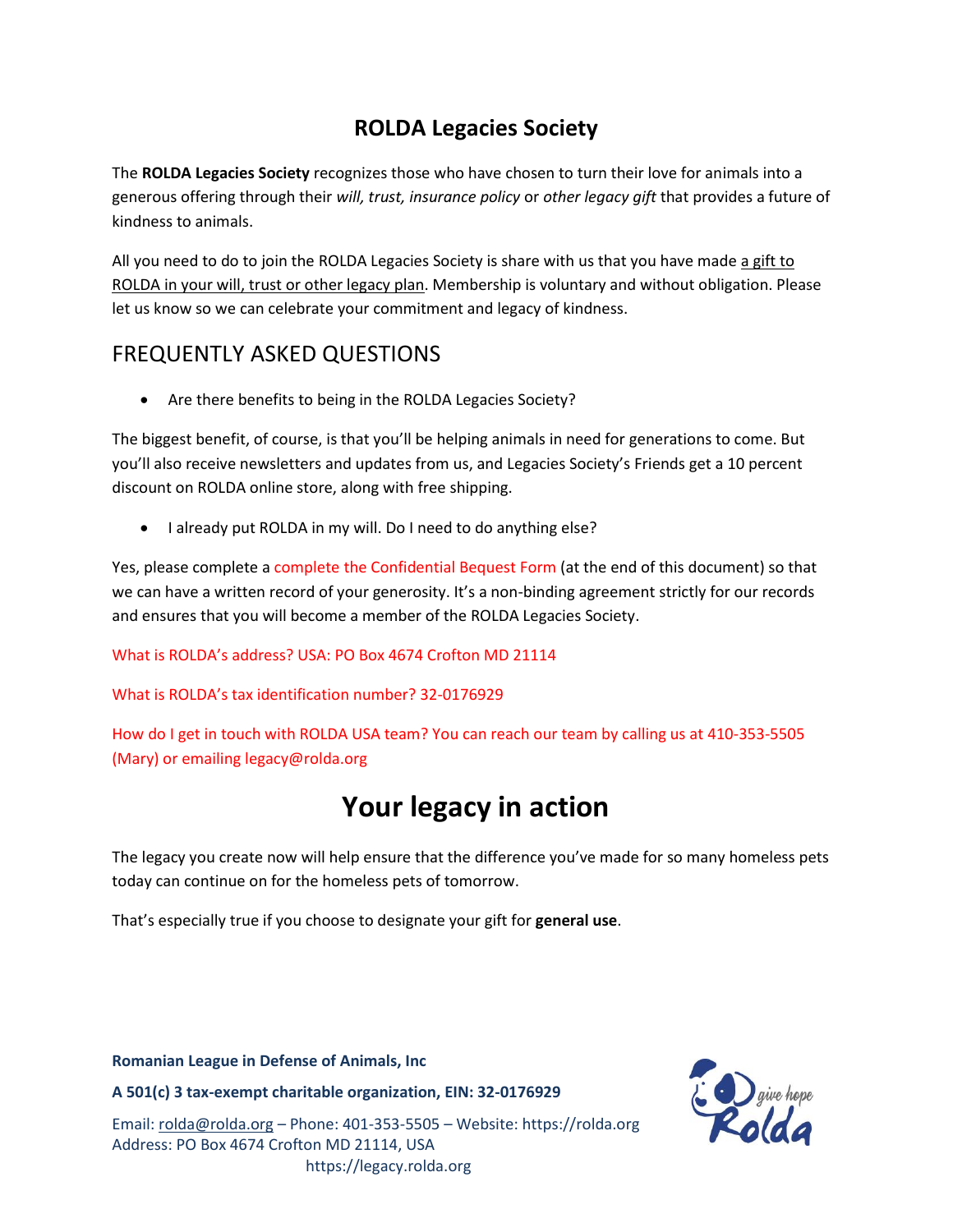Doing so means that hundreds of animals that rely on ROLDA for care or emergency aid (food, medicines) on any given day will **feel your generosity**. So will the hundreds of community pets saved from death in ROLDA private shelters every year, or through social programs (including sterilization, microchip), and the grateful families helped. And so many more will benefit from your gift as well.

You can choose to designate your gift for **specific use**. ROLDA relies on the public generosity to be able to continue its work, all the donations currently received go to rescue injured, neglected dogs, paying for their medical bills, food and sheltering and also helping the pets from the poor communities. Since ROLDA exists, the capital projects (building the shelters, buying rescue van and equipments, major repairs) were made with major donor gifts and legacies. When you donate for a building (capital) project , you can name it in memory of someone's or to honor a dear friend or family member.

#### ROLDA's **medium term projects** include:

- Building a sanctuary for disabled, senior cats
- Equip the veterinary clinic to serve the small animals in need from rural community

ROLDA's **long term projects** are very ambitious:

Buying additional land to build the  $\sf{PawzUp}$  Center which will include:

- A **sanctuary for horses** abandoned because they can't be used as working animals, in danger to become victims of the illegal trade meat;
- A **sanctuary for rescued donkeys**;
- An **indoor adoption center for dogs and cats** from where local community can adopt or where they can volunteer
- A **rehabilitation zone** for dogs that need help to trust people again
- A **therapy center** where kids with special problems, seniors from retirement homes will interact with our animals

**Where we see ROLDA 10 years from now on?** Considering that strays 'population is decreasing, assuming that improvised shelters will slowly disappear, in 10 years from now, Romania will need spotless animal facilities and with a source of funding like legacies, ROLDA can use the vast expertise accumulated and put at work our knowledge to serve the local community. Our valuable assets include: shelter design and management, disease control strategy, experienced team with knowledge about dogs behavior and caring for large animals.

#### **Romanian League in Defense of Animals, Inc**

**A 501(c) 3 tax-exempt charitable organization, EIN: 32-0176929**